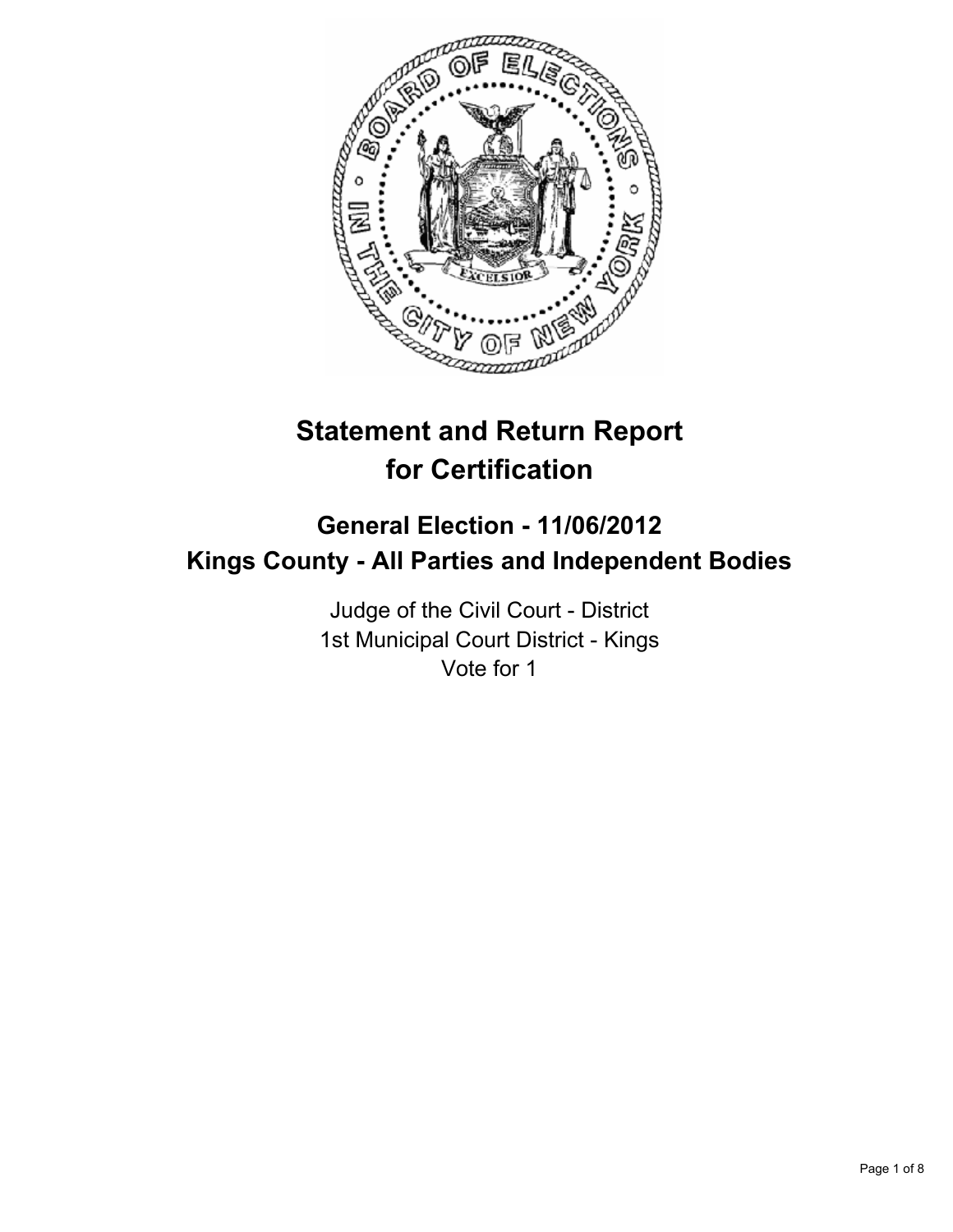

| <b>PUBLIC COUNTER</b>                                    | 1,482 |
|----------------------------------------------------------|-------|
| <b>EMERGENCY</b>                                         | 0     |
| ABSENTEE/MILITARY                                        | 38    |
| <b>FEDERAL</b>                                           | 11    |
| <b>SPECIAL PRESIDENTIAL</b>                              | 0     |
| <b>AFFIDAVIT</b>                                         | 225   |
| <b>Total Ballots</b>                                     | 1,756 |
| Less - Inapplicable Federal/Special Presidential Ballots | (11)  |
| <b>Total Applicable Ballots</b>                          | 1,745 |
| RICHARD J. MONTELIONE (DEMOCRATIC)                       | 1,464 |
| JOE KOCHEANE (WRITE-IN)                                  | 1     |
| UNATTRIBUTABLE WRITE-IN (WRITE-IN)                       | 2     |
| <b>Total Votes</b>                                       | 1,467 |
| Unrecorded                                               | 278   |

| <b>PUBLIC COUNTER</b>                                    | 3,977 |
|----------------------------------------------------------|-------|
| <b>EMERGENCY</b>                                         | 1     |
| ABSENTEE/MILITARY                                        | 95    |
| <b>FEDERAL</b>                                           | 32    |
| SPECIAL PRESIDENTIAL                                     | 0     |
| <b>AFFIDAVIT</b>                                         | 755   |
| <b>Total Ballots</b>                                     | 4,860 |
| Less - Inapplicable Federal/Special Presidential Ballots | (32)  |
| <b>Total Applicable Ballots</b>                          | 4,828 |
| RICHARD J. MONTELIONE (DEMOCRATIC)                       | 3,688 |
| AADEN STERN (WRITE-IN)                                   | 1     |
| JOE STEWART (WRITE-IN)                                   | 1     |
| RICK SEYKOWNY (WRITE-IN)                                 | 1     |
| RON PAUL (WRITE-IN)                                      | 1     |
| STEPHEN COLBET (WRITE-IN)                                | 1     |
| STEVE FLYNN (WRITE-IN)                                   | 1     |
| UNATTRIBUTABLE WRITE-IN (WRITE-IN)                       | 3     |
| <b>Total Votes</b>                                       | 3,697 |
| Unrecorded                                               | 1,131 |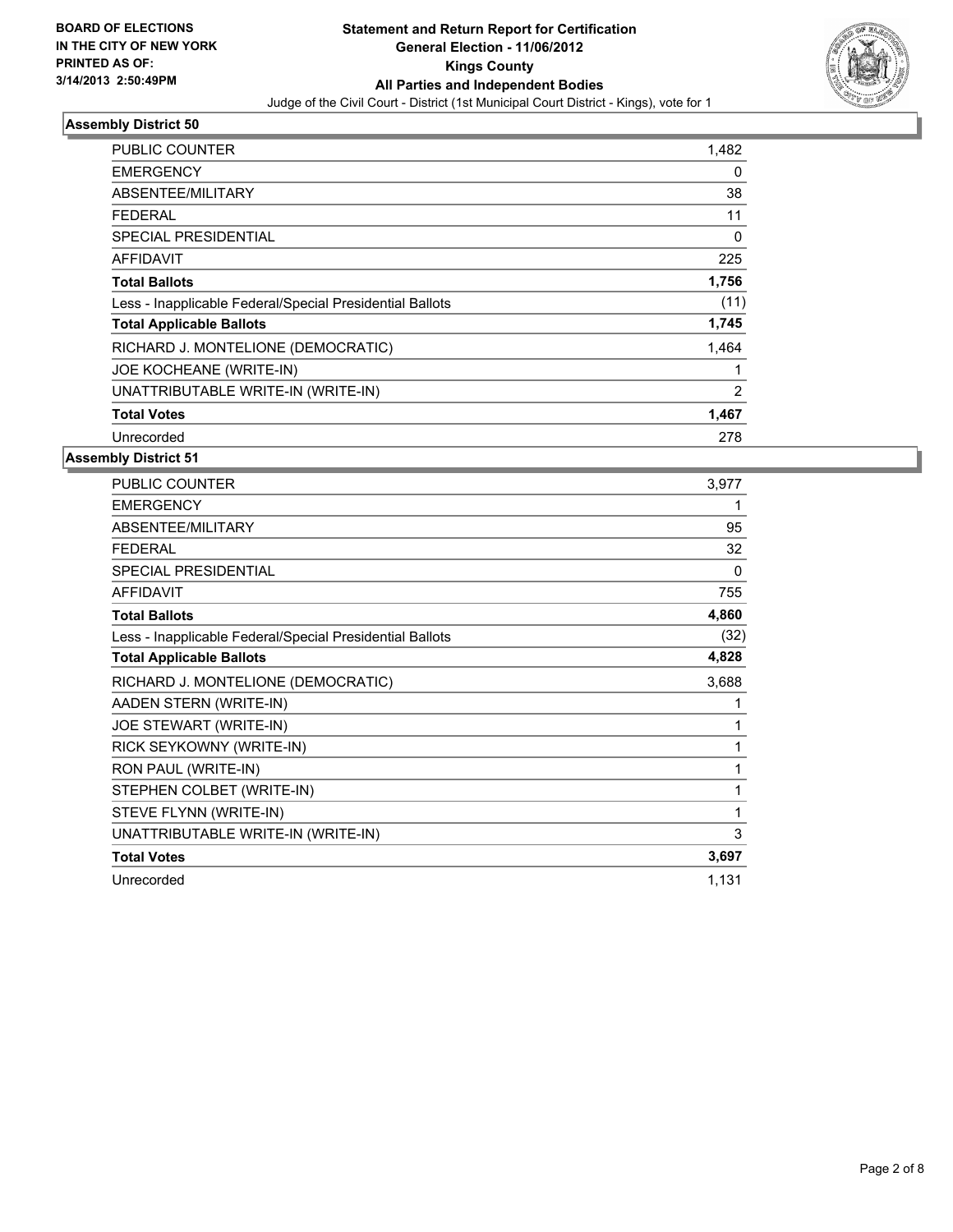

| PUBLIC COUNTER                                           | 41,224 |
|----------------------------------------------------------|--------|
| <b>EMERGENCY</b>                                         | 0      |
| ABSENTEE/MILITARY                                        | 1,947  |
| <b>FEDERAL</b>                                           | 787    |
| SPECIAL PRESIDENTIAL                                     | 0      |
| AFFIDAVIT                                                | 4,386  |
| <b>Total Ballots</b>                                     | 48,344 |
| Less - Inapplicable Federal/Special Presidential Ballots | (787)  |
| <b>Total Applicable Ballots</b>                          | 47,557 |
| RICHARD J. MONTELIONE (DEMOCRATIC)                       | 38,273 |
| ADAM TANT (WRITE-IN)                                     | 1      |
| AISLING JUMPEN (WRITE-IN)                                | 1      |
| ALEXANDER VALICENT (WRITE-IN)                            | 1      |
| ALTON H. MADDOX (WRITE-IN)                               | 2      |
| AMY R. HUGGANS (WRITE-IN)                                | 1      |
| ANDREW PICHARDO (WRITE-IN)                               | 1      |
| ARJAY YAD (WRITE-IN)                                     | 1      |
| BILL STICKMAN 4TH (WRITE-IN)                             | 1      |
| <b>BLARDINE KATZ (WRITE-IN)</b>                          | 1      |
| BRIAN SHEEHY (WRITE-IN)                                  | 1      |
| <b>BRUCE MCDONALD (WRITE-IN)</b>                         | 1      |
| <b>BUSH SHAVALTER (WRITE-IN)</b>                         | 1      |
| CATHERINE MARKS (WRITE-IN)                               | 1      |
| CHARISMA L. MILLER (WRITE-IN)                            | 1      |
| CHRIS PESLEFF (WRITE-IN)                                 | 1      |
| CHRISTINA BAUNBERGER (WRITE-IN)                          | 1      |
| CHRISTINE MURPHY (WRITE-IN)                              | 1      |
| CLEO ARROYO (WRITE-IN)                                   | 1      |
| CLYDE EVANS (WRITE-IN)                                   | 1      |
| COLE MURPHY (WRITE-IN)                                   | 1      |
| DEBRA RASKIN (WRITE-IN)                                  | 1      |
| EMMANUEL WELD (WRITE-IN)                                 | 1      |
| <b>GEORGE BAMBERGC (WRITE-IN)</b>                        | 1      |
| <b>GEORGE LUCAS (WRITE-IN)</b>                           | 1      |
| <b>GLENN DAGIG (WRITE-IN)</b>                            | 1      |
| HARVEY PORIS (WRITE-IN)                                  | 1      |
| JAMES GRANT (WRITE-IN)                                   | 1      |
| JAMES P. O'NEILL (WRITE-IN)                              | 1      |
| JAMES VERONIO (WRITE-IN)                                 | 1      |
| JANE CARLIN (WRITE-IN)                                   | 1      |
| JANET SADIC KHAN (WRITE-IN)                              | 1      |
| JASON MASIMORE (WRITE-IN)                                | 1      |
| JOEL M. HOARD (WRITE-IN)                                 | 1      |
| JOHN ANDERSON (WRITE-IN)                                 | 1      |
| JOHN FREY (WRITE-IN)                                     | 1      |
| JOHN SMITH (WRITE-IN)                                    | 1      |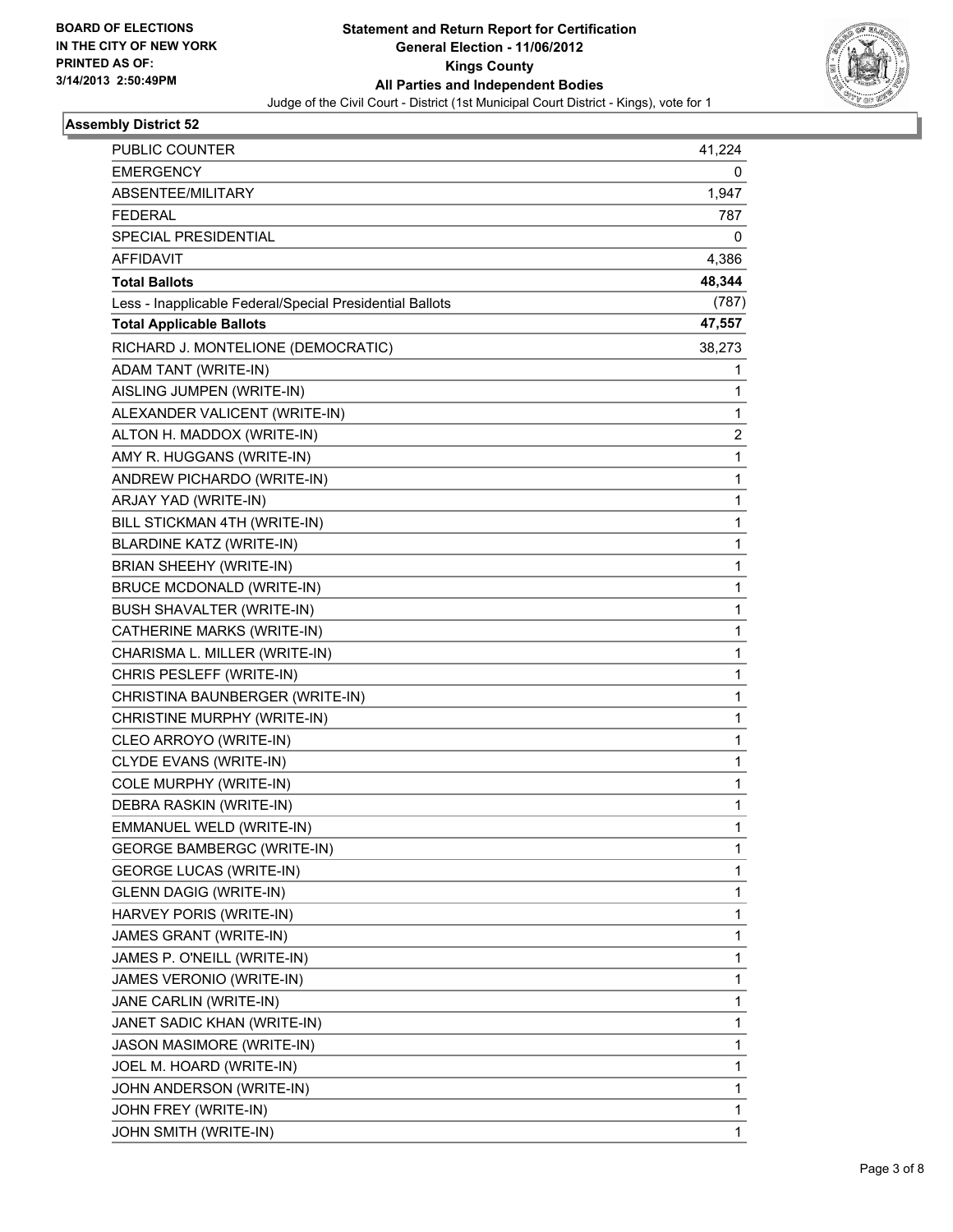

| JOHN STEWART (WRITE-IN)             | 2      |
|-------------------------------------|--------|
| JORDAN GREENBERG (WRITE-IN)         | 1      |
| JOSEPH GIOANNETTI (WRITE-IN)        | 1      |
| JOSH PATER (WRITE-IN)               | 1      |
| KALI VILLAROSA (WRITE-IN)           | 1      |
| KALLIOPE MUERX (WRITE-IN)           | 1      |
| KIRILL KACHINSKY (WRITE-IN)         | 1      |
| LARA J. GENOVESI (WRITE-IN)         | 13     |
| MARISA AGIN (WRITE-IN)              | 1      |
| MARTY MARKOWITZ (WRITE-IN)          | 1      |
| MATHEW FAIRLEY (WRITE-IN)           | 1      |
| MATT VAHER (WRITE-IN)               | 1      |
| MICHAEL NAOHISON (WRITE-IN)         | 1      |
| MICHAEL PRICE'S IPPOLITO (WRITE-IN) | 1      |
| MITT FAIRLEY (WRITE-IN)             | 1      |
| MITT ROMNEY (WRITE-IN)              | 1      |
| NICHOLAS D. VIEST (WRITE-IN)        | 1      |
| OMAR ENCARRACION (WRITE-IN)         | 1      |
| PAUL PEAPER (WRITE-IN)              | 1      |
| PILAR ROMERO BRUNO (WRITE-IN)       | 1      |
| RAPHAEL BERAHA (WRITE-IN)           | 1      |
| RBOBERT MARK SAVAGE (WRITE-IN)      | 1      |
| RICHARD MONTELEON (WRITE-IN)        | 1      |
| ROBERT MOODY (WRITE-IN)             | 1      |
| RON PAUL (WRITE-IN)                 | 1      |
| ROY SHASHA (WRITE-IN)               | 1      |
| RUBEN GARCIA (WRITE-IN)             | 1      |
| RYAN GOLDBERG (WRITE-IN)            | 1      |
| RYAN SAGER (WRITE-IN)               | 1      |
| SARAH BUMES (WRITE-IN)              | 1      |
| SARAH GRAY (WRITE-IN)               | 1      |
| SERGIO GARCIA BELMONTE (WRITE-IN)   | 1      |
| STEPHANE ADAM (WRITE-IN)            | 1      |
| STETSON KENNEDY (WRITE-IN)          | 1      |
| STEVEN LONDIS (WRITE-IN)            | 1      |
| STUART D. BARON (WRITE-IN)          | 1      |
| TAMRA FELDMAN (WRITE-IN)            | 1      |
| UNATTRIBUTABLE WRITE-IN (WRITE-IN)  | 35     |
| VINCENT A. PINTO (WRITE-IN)         | 1      |
| <b>VLADMIR VIZNER (WRITE-IN)</b>    | 1      |
| WESLEY M. MULLEN (WRITE-IN)         | 1      |
| WILLIAM KINGSLEY (WRITE-IN)         | 1      |
| <b>Total Votes</b>                  | 38,399 |
| Unrecorded                          | 9,158  |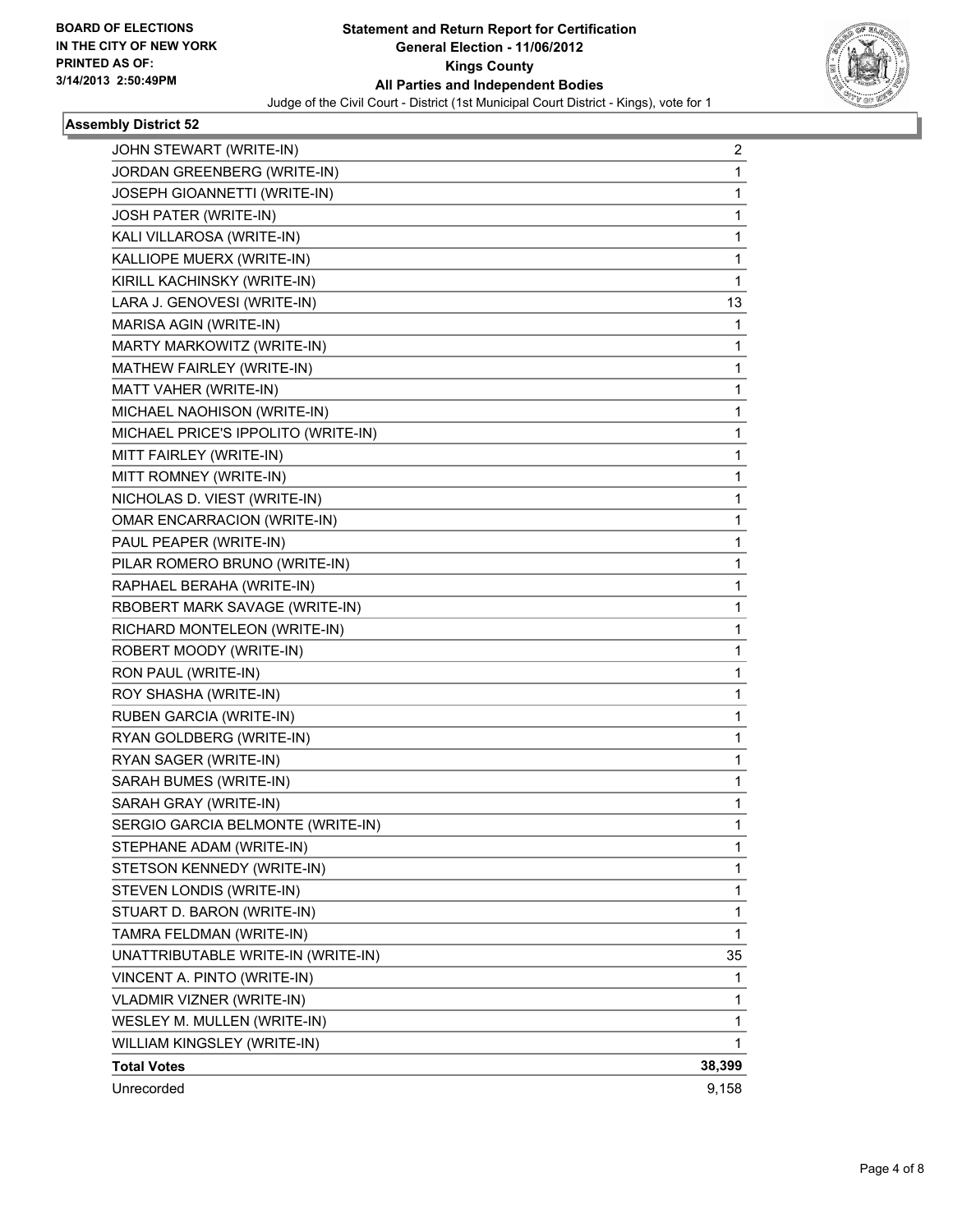

| <b>PUBLIC COUNTER</b>                                    | 11,911 |
|----------------------------------------------------------|--------|
| <b>EMERGENCY</b>                                         | 0      |
| ABSENTEE/MILITARY                                        | 458    |
| <b>FEDERAL</b>                                           | 78     |
| SPECIAL PRESIDENTIAL                                     | 0      |
| <b>AFFIDAVIT</b>                                         | 1,285  |
| <b>Total Ballots</b>                                     | 13,732 |
| Less - Inapplicable Federal/Special Presidential Ballots | (78)   |
| <b>Total Applicable Ballots</b>                          | 13,654 |
| RICHARD J. MONTELIONE (DEMOCRATIC)                       | 11,043 |
| BILL CLINTON (WRITE-IN)                                  | 1      |
| IAN OLIVER (WRITE-IN)                                    | 1      |
| JULIE YOUNG (WRITE-IN)                                   | 1      |
| KURT VOMPYNT (WRITE-IN)                                  | 1      |
| NATHAN COLLINS (WRITE-IN)                                | 1      |
| PETE HOWARD (WRITE-IN)                                   | 1      |
| RANDI BREGMAN (WRITE-IN)                                 | 1      |
| TASNEEM NOVAK (WRITE-IN)                                 | 1      |
| UNATTRIBUTABLE WRITE-IN (WRITE-IN)                       | 3      |
| WAVNY TOUSSAINT (WRITE-IN)                               | 1      |
| YURY SULSKY (WRITE-IN)                                   | 1      |
| <b>Total Votes</b>                                       | 11,056 |
| Unrecorded                                               | 2,598  |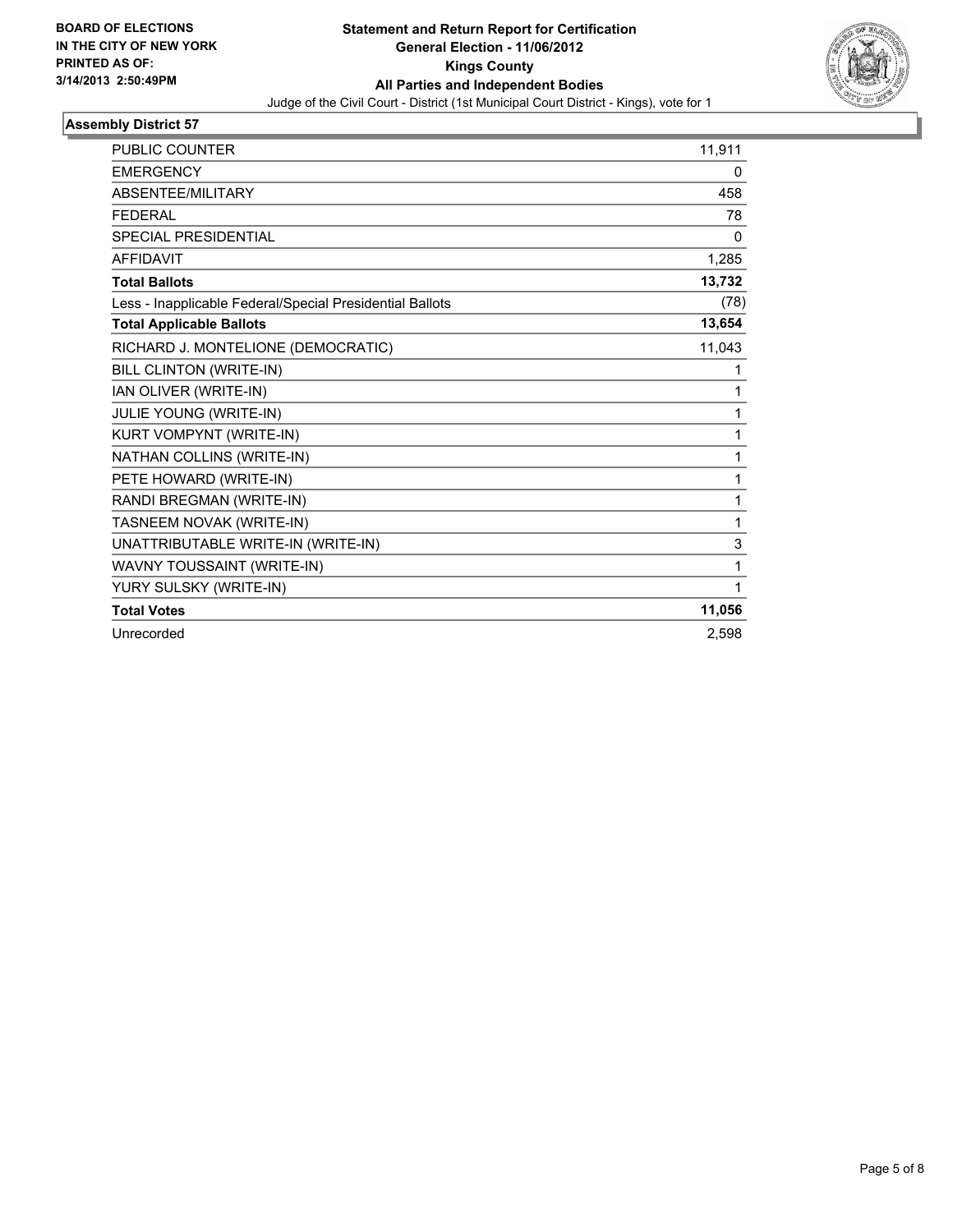

### **Total for Judge of the Civil Court - District (1st Municipal Court District - Kings) - Kings County**

| <b>PUBLIC COUNTER</b>                                    | 58,594         |
|----------------------------------------------------------|----------------|
| EMERGENCY                                                | 1              |
| ABSENTEE/MILITARY                                        | 2,538          |
| <b>FEDERAL</b>                                           | 908            |
| SPECIAL PRESIDENTIAL                                     | 0              |
| <b>AFFIDAVIT</b>                                         | 6,651          |
| <b>Total Ballots</b>                                     | 68,692         |
| Less - Inapplicable Federal/Special Presidential Ballots | (908)          |
| <b>Total Applicable Ballots</b>                          | 67,784         |
| RICHARD J. MONTELIONE (DEMOCRATIC)                       | 54,468         |
| AADEN STERN (WRITE-IN)                                   | 1              |
| ADAM TANT (WRITE-IN)                                     | 1              |
| AISLING JUMPEN (WRITE-IN)                                | 1              |
| ALEXANDER VALICENT (WRITE-IN)                            | $\mathbf 1$    |
| ALTON H. MADDOX (WRITE-IN)                               | $\overline{2}$ |
| AMY R. HUGGANS (WRITE-IN)                                | 1              |
| ANDREW PICHARDO (WRITE-IN)                               | 1              |
| ARJAY YAD (WRITE-IN)                                     | $\mathbf{1}$   |
| BILL CLINTON (WRITE-IN)                                  | 1              |
| BILL STICKMAN 4TH (WRITE-IN)                             | 1              |
| <b>BLARDINE KATZ (WRITE-IN)</b>                          | $\mathbf 1$    |
| BRIAN SHEEHY (WRITE-IN)                                  | 1              |
| <b>BRUCE MCDONALD (WRITE-IN)</b>                         | 1              |
| <b>BUSH SHAVALTER (WRITE-IN)</b>                         | $\mathbf 1$    |
| CATHERINE MARKS (WRITE-IN)                               | 1              |
| CHARISMA L. MILLER (WRITE-IN)                            | 1              |
| CHRIS PESLEFF (WRITE-IN)                                 | $\mathbf 1$    |
| CHRISTINA BAUNBERGER (WRITE-IN)                          | 1              |
| CHRISTINE MURPHY (WRITE-IN)                              | 1              |
| CLEO ARROYO (WRITE-IN)                                   | $\mathbf{1}$   |
| CLYDE EVANS (WRITE-IN)                                   | 1              |
| COLE MURPHY (WRITE-IN)                                   | $\mathbf{1}$   |
| DEBRA RASKIN (WRITE-IN)                                  | 1              |
| EMMANUEL WELD (WRITE-IN)                                 | 1              |
| <b>GEORGE BAMBERGC (WRITE-IN)</b>                        | 1              |
| <b>GEORGE LUCAS (WRITE-IN)</b>                           | 1              |
| <b>GLENN DAGIG (WRITE-IN)</b>                            | 1              |
| HARVEY PORIS (WRITE-IN)                                  | 1              |
| IAN OLIVER (WRITE-IN)                                    | 1              |
| JAMES GRANT (WRITE-IN)                                   | 1              |
| JAMES P. O'NEILL (WRITE-IN)                              | 1              |
| JAMES VERONIO (WRITE-IN)                                 | 1              |
| JANE CARLIN (WRITE-IN)                                   | 1              |
| JANET SADIC KHAN (WRITE-IN)                              | 1              |
| JASON MASIMORE (WRITE-IN)                                | 1              |
| JOE KOCHEANE (WRITE-IN)                                  | 1              |
|                                                          |                |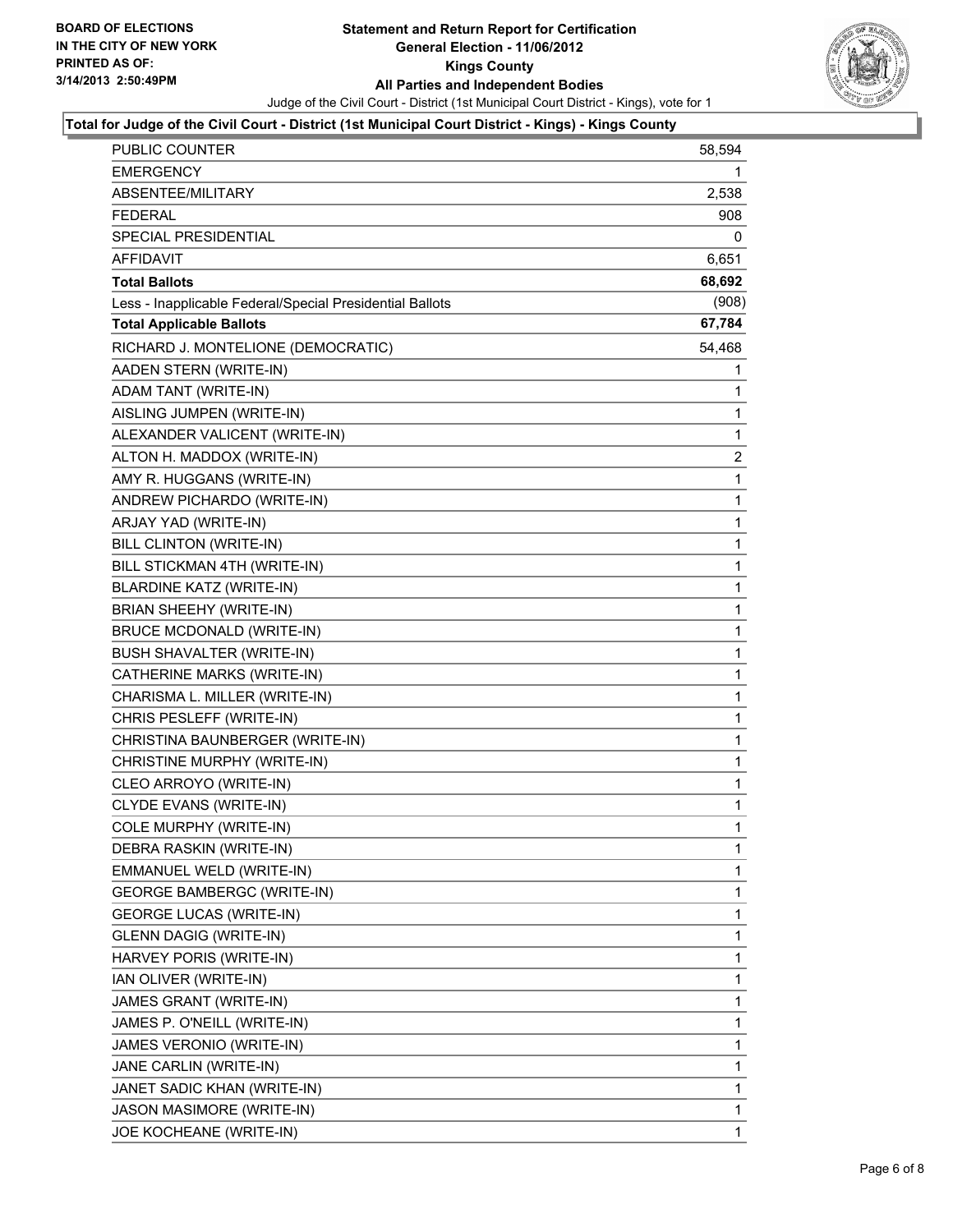

### **Total for Judge of the Civil Court - District (1st Municipal Court District - Kings) - Kings County**

| JOE STEWART (WRITE-IN)              | 1                            |
|-------------------------------------|------------------------------|
| JOEL M. HOARD (WRITE-IN)            | 1                            |
| JOHN ANDERSON (WRITE-IN)            | 1                            |
| JOHN FREY (WRITE-IN)                | 1                            |
| JOHN SMITH (WRITE-IN)               | 1                            |
| JOHN STEWART (WRITE-IN)             | 2                            |
| JORDAN GREENBERG (WRITE-IN)         | 1                            |
| JOSEPH GIOANNETTI (WRITE-IN)        | 1                            |
| JOSH PATER (WRITE-IN)               | 1                            |
| JULIE YOUNG (WRITE-IN)              | 1                            |
| KALI VILLAROSA (WRITE-IN)           | 1                            |
| KALLIOPE MUERX (WRITE-IN)           | 1                            |
| KIRILL KACHINSKY (WRITE-IN)         | 1                            |
| KURT VOMPYNT (WRITE-IN)             | 1                            |
| LARA J. GENOVESI (WRITE-IN)         | 13                           |
| MARISA AGIN (WRITE-IN)              | 1                            |
| MARTY MARKOWITZ (WRITE-IN)          | 1                            |
| MATHEW FAIRLEY (WRITE-IN)           | 1                            |
| MATT VAHER (WRITE-IN)               | 1                            |
| MICHAEL NAOHISON (WRITE-IN)         | 1                            |
| MICHAEL PRICE'S IPPOLITO (WRITE-IN) | 1                            |
| MITT FAIRLEY (WRITE-IN)             | 1                            |
| MITT ROMNEY (WRITE-IN)              | 1                            |
| NATHAN COLLINS (WRITE-IN)           | 1                            |
| NICHOLAS D. VIEST (WRITE-IN)        | 1                            |
| OMAR ENCARRACION (WRITE-IN)         | 1                            |
| PAUL PEAPER (WRITE-IN)              | 1                            |
| PETE HOWARD (WRITE-IN)              | 1                            |
| PILAR ROMERO BRUNO (WRITE-IN)       | 1                            |
| RANDI BREGMAN (WRITE-IN)            | 1                            |
| RAPHAEL BERAHA (WRITE-IN)           | 1                            |
| RBOBERT MARK SAVAGE (WRITE-IN)      | 1                            |
|                                     | 1                            |
| RICK SEYKOWNY (WRITE-IN)            | 1                            |
| ROBERT MOODY (WRITE-IN)             | 1                            |
| RON PAUL (WRITE-IN)                 | $\mathbf{2}$                 |
| ROY SHASHA (WRITE-IN)               | 1                            |
| RUBEN GARCIA (WRITE-IN)             | 1                            |
| RYAN GOLDBERG (WRITE-IN)            | 1                            |
| RYAN SAGER (WRITE-IN)               | 1                            |
| SARAH BUMES (WRITE-IN)              | 1                            |
| SARAH GRAY (WRITE-IN)               | 1                            |
| SERGIO GARCIA BELMONTE (WRITE-IN)   | 1                            |
| STEPHANE ADAM (WRITE-IN)            | 1                            |
| STEPHEN COLBET (WRITE-IN)           | 1                            |
| STETSON KENNEDY (WRITE-IN)          | 1                            |
|                                     | RICHARD MONTELEON (WRITE-IN) |